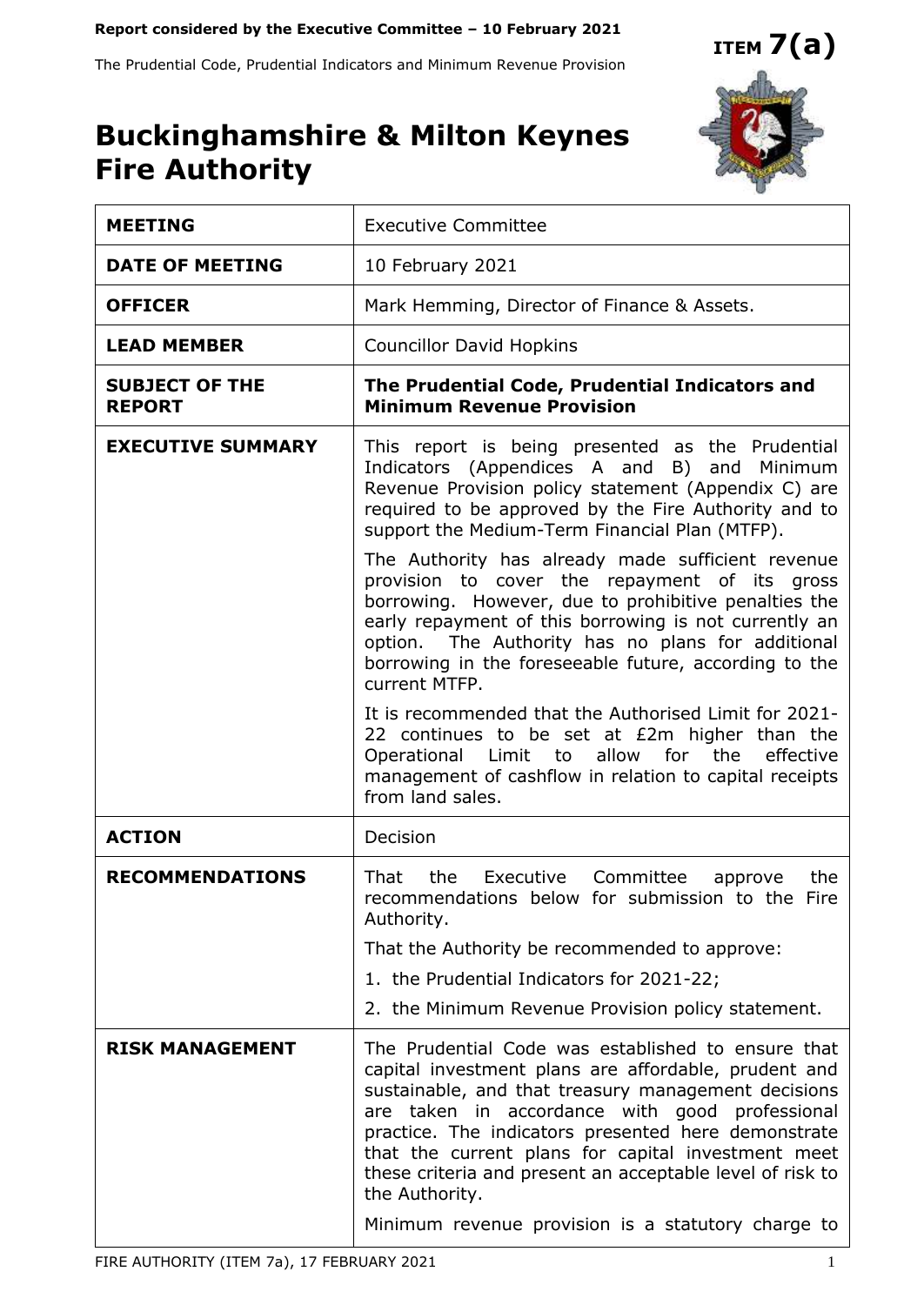|                                                                                          | the General Fund, which ensures that an Authority has<br>sufficient cash balances to repay borrowing upon<br>maturity, reducing the refinancing risk.<br>There are no direct staffing implications.                                                                                                                                                                                                                                                                                                                                                                      |
|------------------------------------------------------------------------------------------|--------------------------------------------------------------------------------------------------------------------------------------------------------------------------------------------------------------------------------------------------------------------------------------------------------------------------------------------------------------------------------------------------------------------------------------------------------------------------------------------------------------------------------------------------------------------------|
| <b>FINANCIAL</b><br><b>IMPLICATIONS</b>                                                  | The decision on the prudential indicators sets out the<br>financial limits within which the Authority will operate<br>in future years.<br>The minimum revenue provision is a statutory charge                                                                                                                                                                                                                                                                                                                                                                            |
|                                                                                          | against the General Fund, estimated at £47k for<br>2021/22 (no change from 2020/21).                                                                                                                                                                                                                                                                                                                                                                                                                                                                                     |
| <b>LEGAL IMPLICATIONS</b>                                                                | The Local Authorities (Capital Finance and Accounting)<br>(England) Regulations 2003, SI 2003/3146 make<br>provision for capital finance and accounts under the<br>Local Government Act 2003 requiring the authority to<br>have regard to the 'Prudential Code for Capital Finance<br>in Local Authorities' when determining, under the<br>Local Government 2003 Act, how much money it can<br>afford to borrow; and require the Authority to<br>determine for the current financial year an amount of<br>minimum revenue provision which it considers to be<br>prudent. |
| <b>CONSISTENCY WITH</b><br><b>THE PRINCIPLES OF</b><br>THE DUTY TO<br><b>COLLABORATE</b> | No direct impact.                                                                                                                                                                                                                                                                                                                                                                                                                                                                                                                                                        |
| <b>HEALTH AND SAFETY</b>                                                                 | No direct impact.                                                                                                                                                                                                                                                                                                                                                                                                                                                                                                                                                        |
| <b>EQUALITY AND</b><br><b>DIVERSITY</b>                                                  | No direct impact.                                                                                                                                                                                                                                                                                                                                                                                                                                                                                                                                                        |
| <b>USE OF RESOURCES</b>                                                                  | The impact of the Prudential Code will allow the<br>Authority to make informed choices between revenue<br>capital financing of procured services, to<br>and<br>encourage invest to save schemes and will only allow<br>capital investment to proceed where the Authority can<br>fund projects within prudential limits.<br>Making sufficient minimum revenue provision ensures                                                                                                                                                                                           |
|                                                                                          | that when borrowing matures, cash is available to<br>make the repayment. This ensures that the Authority<br>does not need to borrow additional money to repay<br>existing loans.                                                                                                                                                                                                                                                                                                                                                                                         |
| <b>PROVENANCE SECTION</b>                                                                | <b>Background</b>                                                                                                                                                                                                                                                                                                                                                                                                                                                                                                                                                        |
| &<br><b>BACKGROUND PAPERS</b>                                                            | Realignment of Reserve Balances to Facilitate the<br>Medium Term Financial Plan, Executive Committee, 18<br>November 2015, agenda item 6:                                                                                                                                                                                                                                                                                                                                                                                                                                |
|                                                                                          | https://bucksfire.gov.uk/documents/2020/03/181115<br>exec committee papers.pdf/                                                                                                                                                                                                                                                                                                                                                                                                                                                                                          |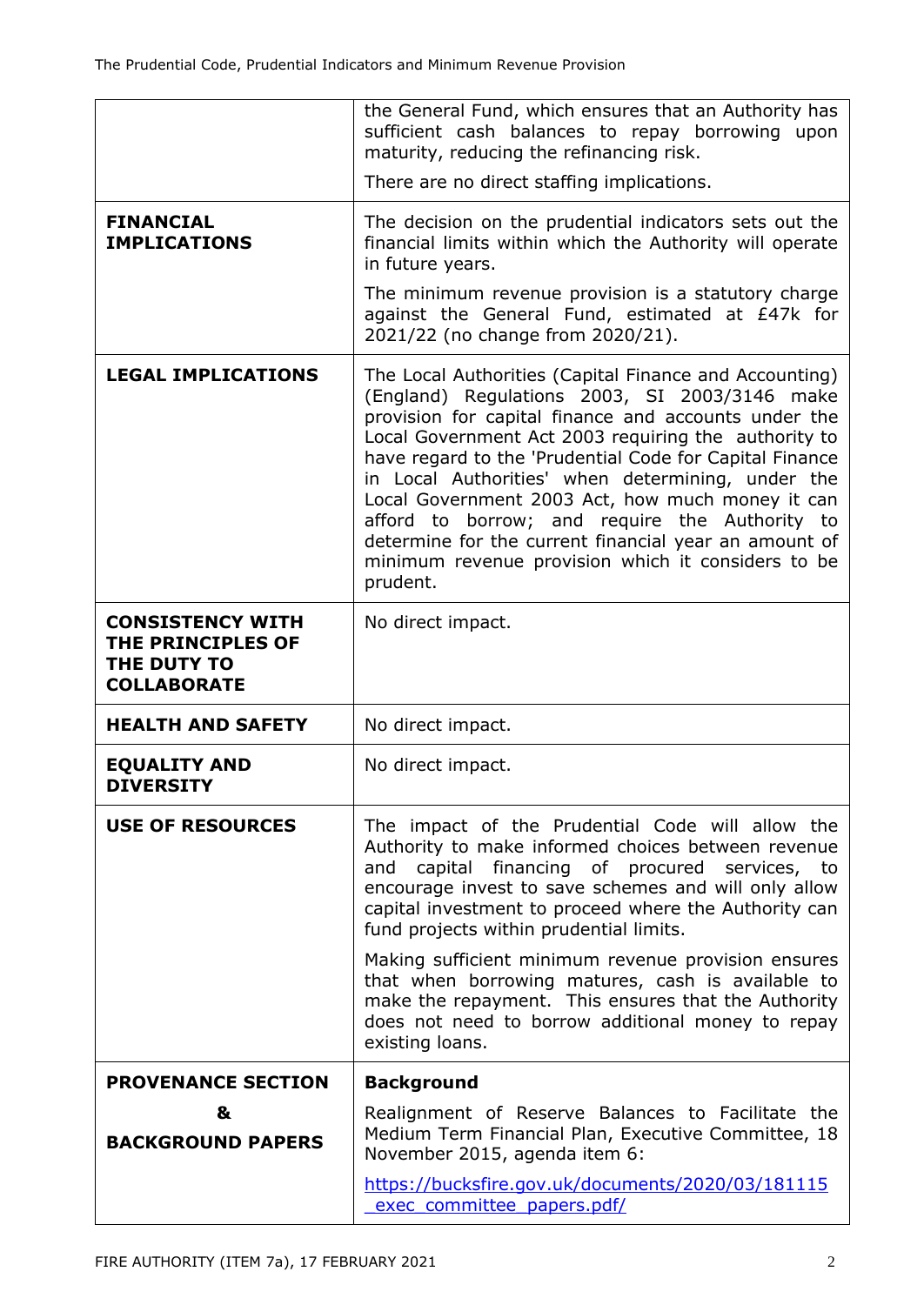| <b>APPENDICES</b>                              | Appendix A - Prudential Indicators                         |  |  |  |  |  |
|------------------------------------------------|------------------------------------------------------------|--|--|--|--|--|
|                                                | Appendix B - Summary Table of Prudential Indicators        |  |  |  |  |  |
|                                                | Appendix C - Minimum Revenue Provision Policy<br>Statement |  |  |  |  |  |
| <b>TIME REQUIRED</b>                           | 10 minutes                                                 |  |  |  |  |  |
| <b>REPORT ORIGINATOR</b><br><b>AND CONTACT</b> | Marcus Hussey<br>mhussey@bucksfire.gov.uk<br>01296 744680  |  |  |  |  |  |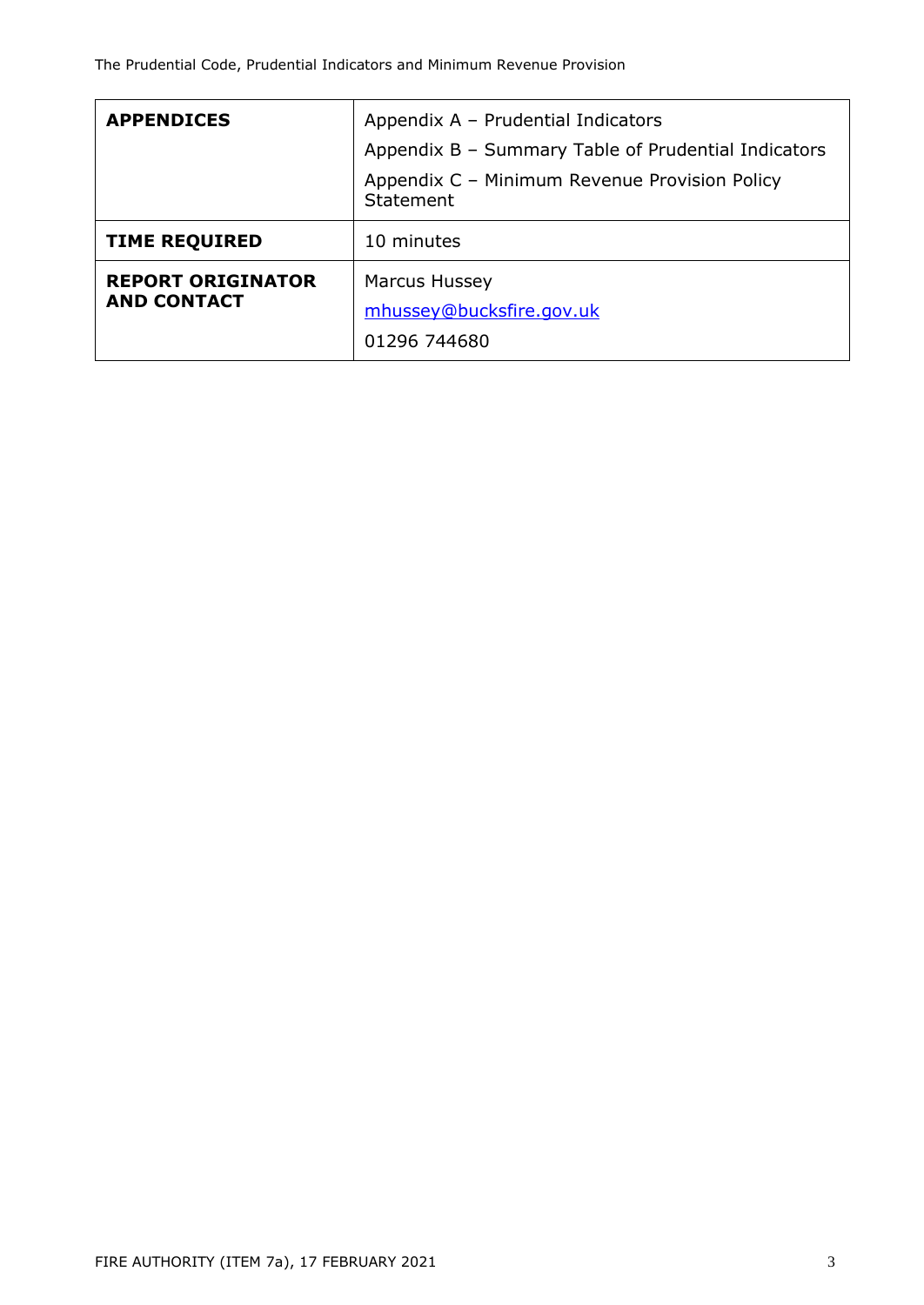# **Appendix A – Prudential Indicators**

# **1.0 Indicators for Affordability**

#### **1.1 The ratio of financing costs to net revenue stream**

This indicator measures the percentage of the net revenue funding used to finance external debt. As no future borrowing is planned and a decision was made to reallocate reserves to reduce the capital financing requirement in 2015/16, the ratio of financing costs to net revenue stream will remain consistently low:

| Indicator                                         | Actual  | Estimate | Estimate | <b>Estimate</b> | <b>Estimate</b> |
|---------------------------------------------------|---------|----------|----------|-----------------|-----------------|
|                                                   | 2019/20 | 2020/21  | 2021/22  | 2022/23         | 2023/24         |
| Ratio of financing costs to net revenue<br>stream | 0.5%    | $0.8\%$  | 1.0%     | 1.0%            | 0.9%            |

# **2.0 Indicators for Prudence**

# **2.1 Gross borrowing and the Capital Financing Requirement**

The table below shows gross borrowing and the capital financing requirement (CFR). The Authority should ensure that gross borrowing does not, except in the short term, exceed the CFR. However, due to the reallocation of reserves to reduce the CFR (excluding finance lease) to zero (see Provenance Section & Background Papers) gross borrowing will exceed CFR for the medium to long-term. This situation will exist until borrowing is repaid. Due to early repayment premiums it is prohibitively expensive to make any early repayments at the current time.

Gross borrowing at the start of 2019/20 financial year was £6.797m. The figures shown below indicate the maximum level of borrowing during the year (i.e. repayments will reduce the limit for the following year):

| Indicator                            | Actual<br>2019/20 | Estimate<br>2020/21 | Estimate<br>2021/22 | <b>Estimate</b><br>2022/23 | <b>Estimate</b><br>2023/24 |  |
|--------------------------------------|-------------------|---------------------|---------------------|----------------------------|----------------------------|--|
| Gross borrowing (£000)               | 6.797             | 6.797               | 6.797               | 6.797                      | 6.177                      |  |
| Capital financing requirement (£000) | 1,637             | 1.590               | 1.543               | 1.496                      | 1,449                      |  |

# **3.0 Indicators for Capital Expenditure**

# **3.1 Capital Expenditure**

This indicator shows the expected level of capital expenditure for future years:

| Indicator                  | Actual  | Estimate | <b>Estimate</b> | Estimate | Estimate |
|----------------------------|---------|----------|-----------------|----------|----------|
|                            | 2019/20 | 2020/21  | 2021/22         | 2022/23  | 2023/24  |
| Capital expenditure (£000) | 7.579   | 5.049    | 2.240           | 2.380    | 1.230    |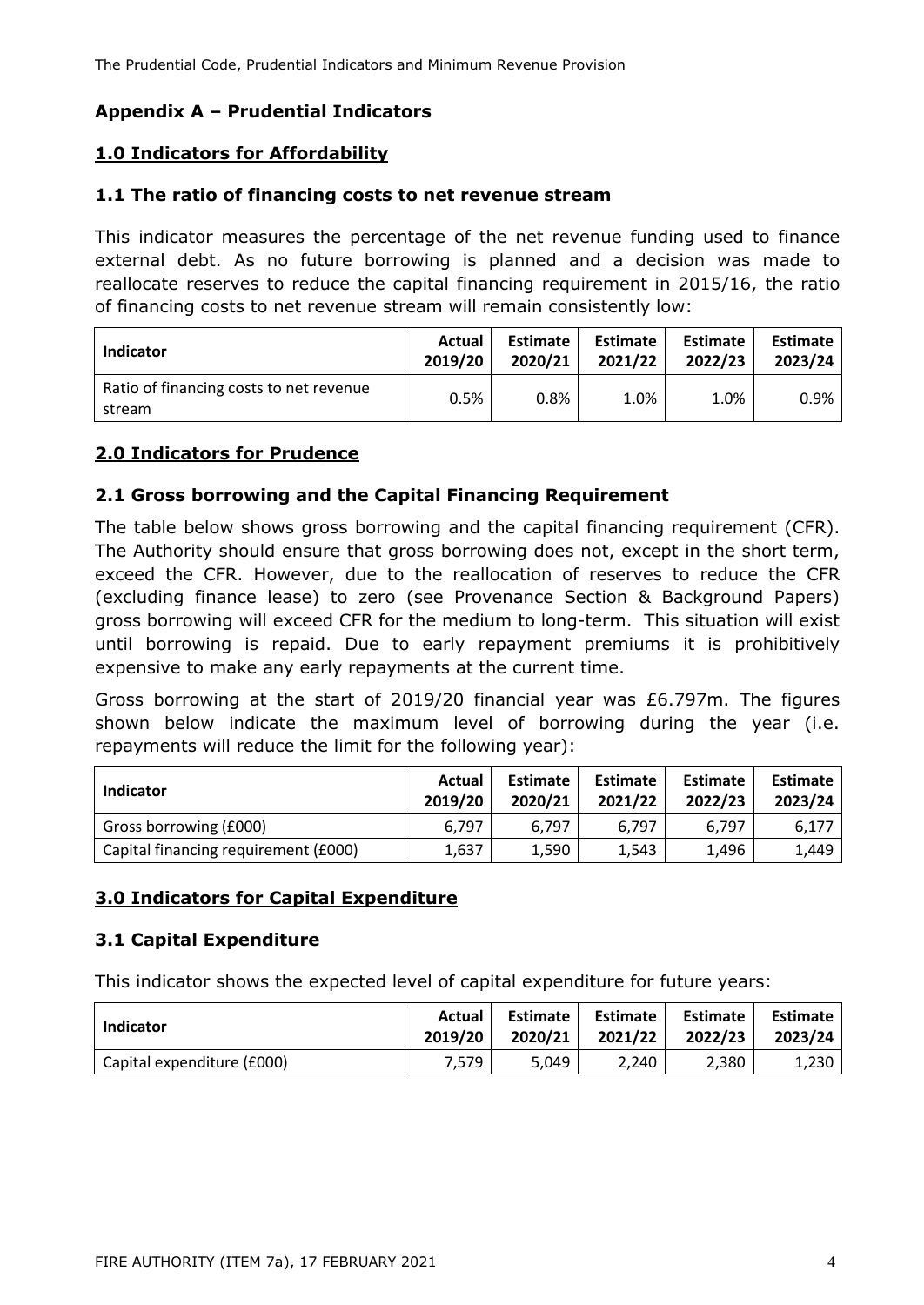# **3.2 Capital Financing Requirement (CFR)**

The CFR reflects the Authority's underlying need to borrow. This figure was reduced down to the level of the finance lease by the reallocation of reserves (see Provenance Section & Background Papers). No additional borrowing is planned in the medium term. The CFR should be looked at in relation to gross borrowing, as detailed in Section 2.1:

| Indicator                                                                                    | Actual  | <b>Estimate</b> | <b>Estimate</b> | <b>Estimate</b> | <b>Estimate</b> |
|----------------------------------------------------------------------------------------------|---------|-----------------|-----------------|-----------------|-----------------|
|                                                                                              | 2019/20 | 2020/21         | 2021/22         | 2022/23         | 2023/24         |
| Capital financing requirement (underlying<br>need to borrow for a capital purpose)<br>(£000) | 1.637   | 1,590           | 1,543           | 1.496           | 1,449           |

# **4.0 Indicators for External Debt**

# **4.1 Authorised Limit**

This is the maximum limit on borrowing and other long-term liabilities (currently limited to the finance lease at Gerrards Cross). This amount cannot be exceeded without approval from the Fire Authority:

| <b>Indicator</b>                                           | <b>Actual</b><br>2019/20 | <b>Estimate</b><br>2020/21 | Estimate<br>2021/22 | Estimate<br>2022/23 | <b>Estimate</b><br>2023/24 |
|------------------------------------------------------------|--------------------------|----------------------------|---------------------|---------------------|----------------------------|
| Authorised limit for borrowing (£000)                      | 8,797                    | 8,797                      | 8,797               | 8.797               | 8,177                      |
| Authorised limit for other long-term<br>liabilities (£000) | 1,637                    | 1,590                      | 1,543               | 1,496               | 1,449                      |
| Authorised limit for external debt (£000)                  | 10,434                   | 10,387                     | 10,340              | 10,293              | 9,626                      |

# **4.2 Operational Boundary**

This indicator shows the most likely estimate of debt for future years:

The actual external debt for the year ending 31 March 2020 was **£8.434m**.

| Indicator                                                      | Actual<br>2019/20 | <b>Estimate</b><br>2020/21 | <b>Estimate</b><br>2021/22 | Estimate<br>2022/23 | <b>Estimate</b><br>2023/24 |
|----------------------------------------------------------------|-------------------|----------------------------|----------------------------|---------------------|----------------------------|
| Operational boundary for borrowing<br>(6000)                   | 6,797             | 6,797                      | 6,797                      | 6,797               | 6,177                      |
| Operational boundary for other long-term<br>liabilities (£000) | 1,637             | 1,590                      | 1,543                      | 1,496               | 1,449                      |
| Operational boundary for external debt<br>(£000)               | 8,434             | 8,387                      | 8,340                      | 8.293               | 7,626                      |

# **5.0 Indicators for Treasury Management**

# **5.1 Adoption of CIPFA's Treasury Management in the Public Services: Code of Practice and Cross-Sectorial Guidance Notes**

The aim is to ensure that treasury management is led by a clear and integrated forward treasury management strategy, and a recognition of the pre-existing structure of the Authority's borrowing and investment portfolios.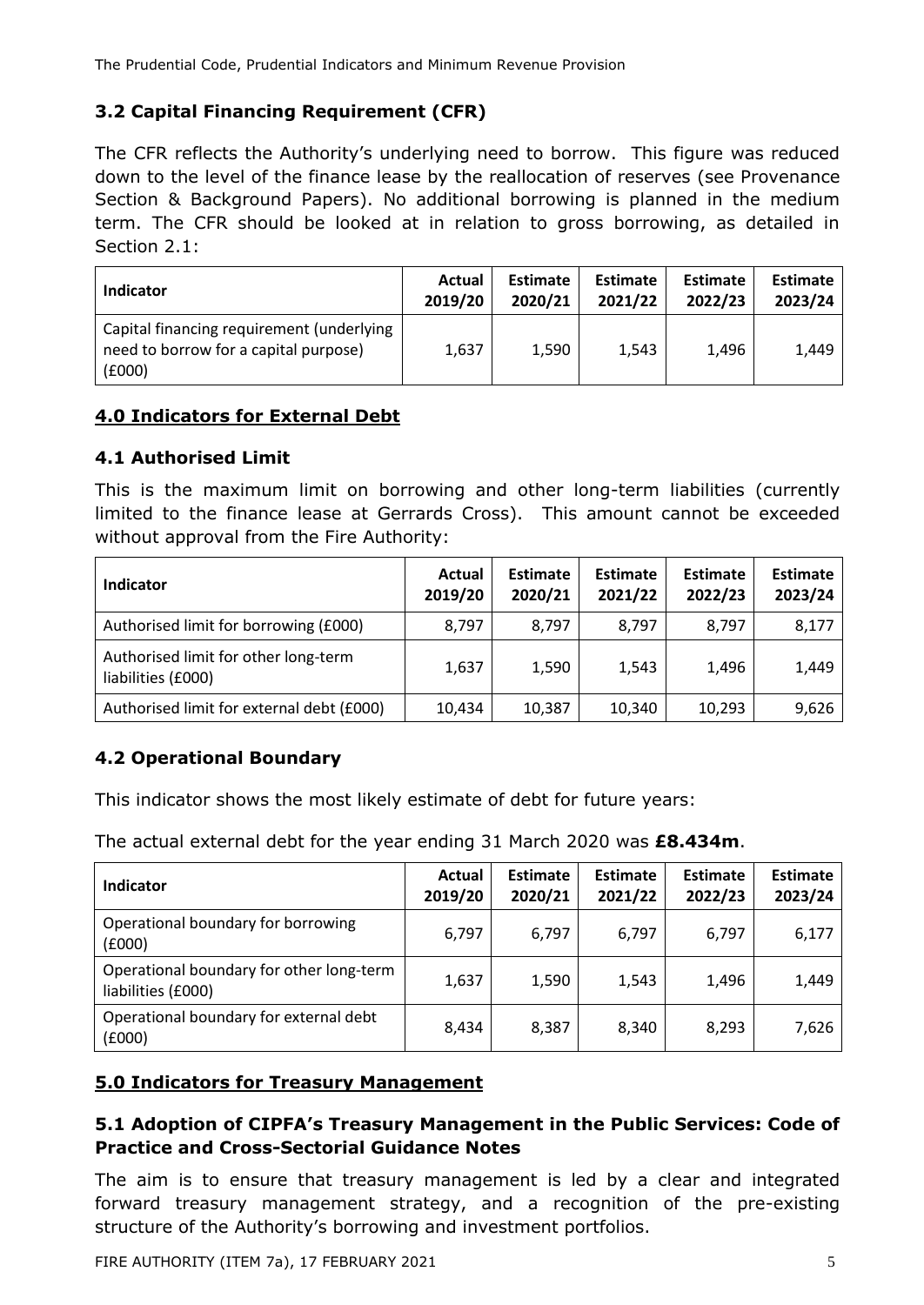The Prudential Code, Prudential Indicators and Minimum Revenue Provision

#### **5.2 Upper limit on fixed interest rate exposures**

This indicator shows the Authority's upper limit of the net exposure to fixed interest rates. Currently all borrowing is at a fixed rate of interest:

| <b>Indicator</b>                                | Actual  | <b>Estimate</b> | <b>Estimate</b> | <b>Estimate</b> | <b>Estimate</b> |  |
|-------------------------------------------------|---------|-----------------|-----------------|-----------------|-----------------|--|
|                                                 | 2019/20 | 2020/21         | 2021/22         | 2022/23         | 2023/24         |  |
| Upper limit on fixed interest rate<br>exposures | 100%    | 100%            | 100%            | 100%            | 100%            |  |

#### **5.3 Upper limit on variable interest rate exposures**

This indicator shows the Authority's upper limit of the net exposure to variable interest rates:

| Indicator                                          | Actual  | Estimate | Estimate | <b>Estimate</b> | <b>Estimate</b> |
|----------------------------------------------------|---------|----------|----------|-----------------|-----------------|
|                                                    | 2019/20 | 2020/21  | 2021/22  | 2022/23         | 2023/24         |
| Upper limit on variable interest rate<br>exposures | 20%     | 20%      | 20%      | 20%             | 20%             |

# **5.4 Maturity structure of fixed rate borrowing**

This shows the repayment profile of fixed rate borrowing. All loans are repayable on maturity:

| Indicator                                                   |                | <b>Actual 2019/20</b> |                | <b>Estimate</b><br>2020/21 | <b>Estimate</b><br>2021/22 |                | <b>Estimate</b><br>2022/23 |                | Estimate<br>2023/24 |                |
|-------------------------------------------------------------|----------------|-----------------------|----------------|----------------------------|----------------------------|----------------|----------------------------|----------------|---------------------|----------------|
| <b>Maturity</b><br>structure of<br>fixed rate<br>borrowings | Lower<br>Limit | Upper<br>Limit        | Lower<br>Limit | Upper<br>Limit             | Lower<br>Limit             | Upper<br>Limit | Lower<br>Limit             | Upper<br>Limit | Lower<br>Limit      | Upper<br>Limit |
| Under 12 months                                             | 0%             | 0%                    | 0%             | 0%                         | 0%                         | 9%             | 0%                         | 24%            | 0%                  | 16%            |
| 12 months and<br>within 24<br>months                        | 0%             | 0%                    | 0%             | 9%                         | 0%                         | 15%            | 0%                         | 0%             | 0%                  | 0%             |
| 24 months and<br>within five years                          | 0%             | 24%                   | 0%             | 15%                        | 0%                         | 0%             | 0%                         | 15%            | 0%                  | 16%            |
| five years and<br>within 10 years                           | 0%             | 15%                   | 0%             | 24%                        | 0%                         | 24%            | 0%                         | 20%            | 0%                  | 22%            |
| 10 years and<br>within 20 years                             | 0%             | 20%                   | 0%             | 11%                        | 0%                         | 11%            | 0%                         | 0%             | 0%                  | 0%             |
| 20 years and<br>within 30 years                             | 0%             | 0%                    | 0%             | 0%                         | 0%                         | 0%             | 0%                         | 32%            | 0%                  | 36%            |
| 30 years and<br>within 40 years                             | 0%             | 41%                   | 0%             | 41%                        | 0%                         | 41%            | 0%                         | 9%             | 0%                  | 10%            |
| 40 years and<br>above                                       | 0%             | 0%                    | 0%             | 0%                         | 0%                         | 0%             | 0%                         | 0%             | 0%                  | 0%             |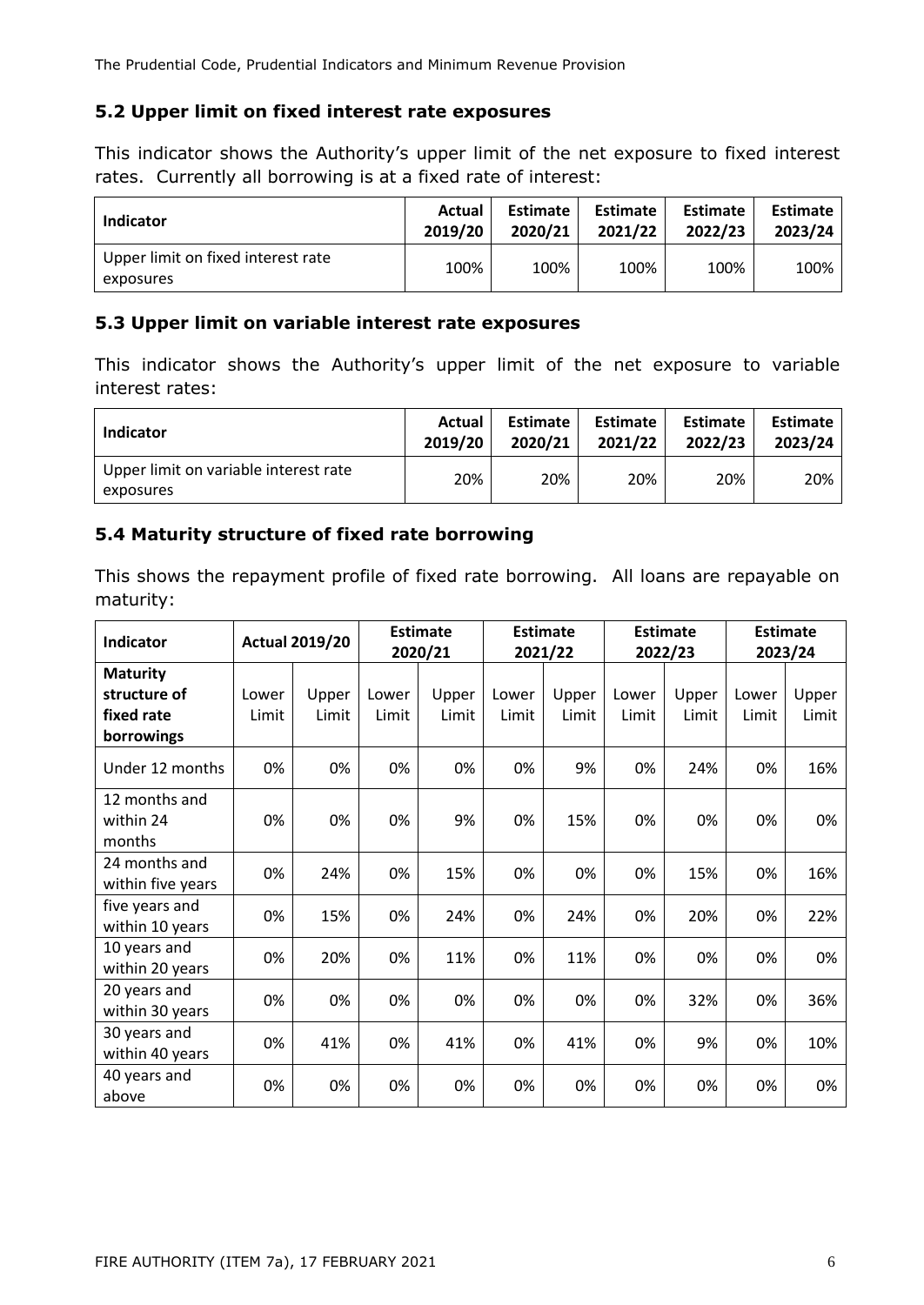The Prudential Code, Prudential Indicators and Minimum Revenue Provision

# **5.5 Total principal sums invested for periods longer than 364 days**

The purpose of this indicator is for the Authority to contain its exposure to the possibility of loss that might arise as a result of its having to seek early repayment or redemption of principal sums invested. The Authority currently has no investments over a period longer than 364 days.

| <b>Indicator</b>                                                         | Actual  | <b>Estimate</b> | Estimate | <b>Estimate</b> | Estimate |
|--------------------------------------------------------------------------|---------|-----------------|----------|-----------------|----------|
|                                                                          | 2019/20 | 2020/21         | 2021/22  | 2022/23         | 2023/24  |
| Total principal sums invested for periods<br>longer than 364 days (£000) | 4,000   | 4.000           | 4.000    | 4.000           | 4.000    |

# **5.6 Credit Risk**

The duration of any investment with a counterparty will be restricted as advised by our treasury management advisors. The advisors will base their assessment of credit risk based on credit ratings provided by the major agencies, as well as reviewing credit default swaps (a proxy measure for the markets perceived risk of default).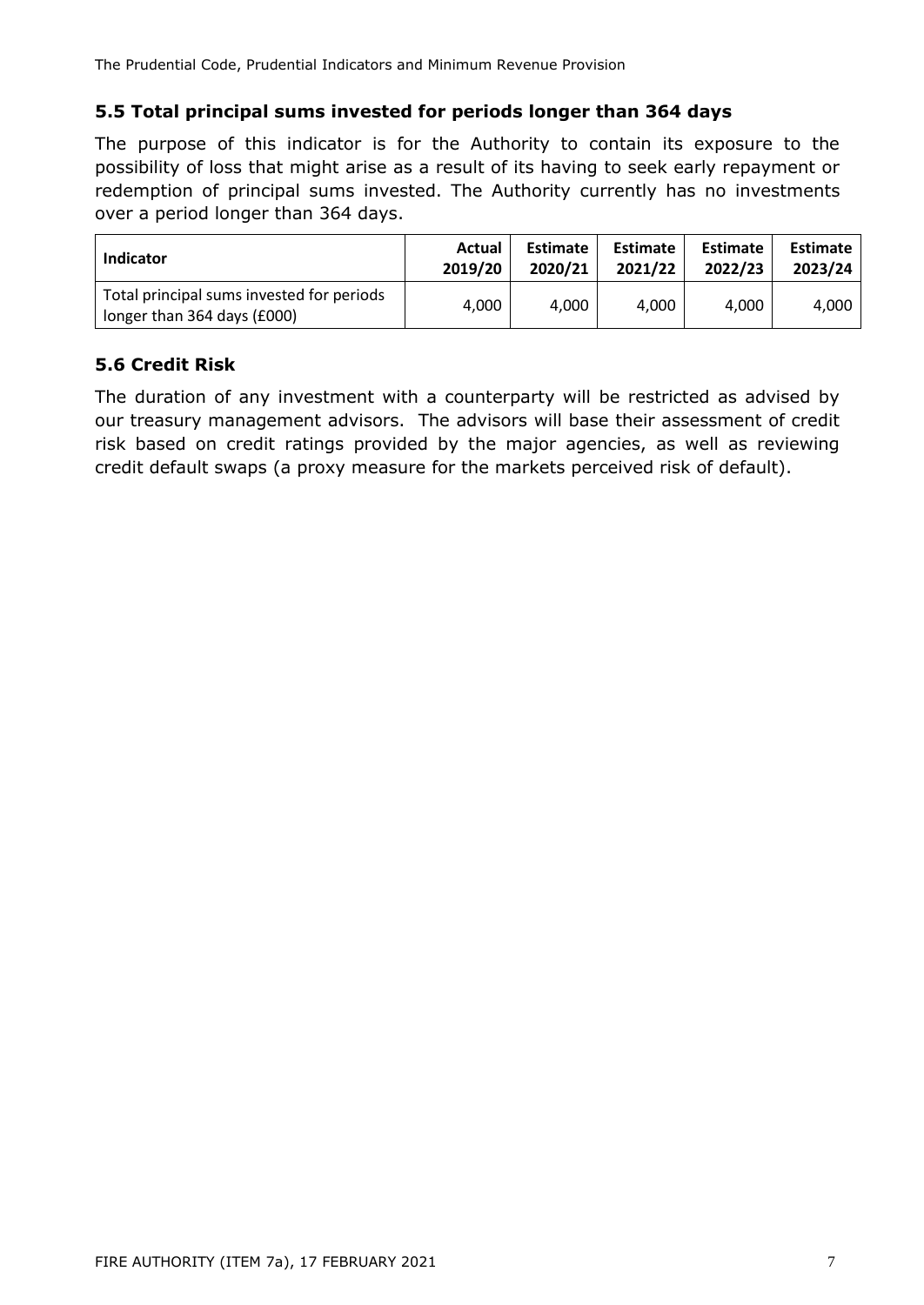# **Appendix B – Summary Table of Prudential Indicators**

For reference, the following table summarises the key indicators detailed in Appendix A in a single table:

|                                           | Indicator                                                                       | <b>Estimate</b><br>2019/20 | <b>Estimate</b><br>2020/21 | <b>Estimate</b><br>2021/22 | <b>Estimate</b><br>2022/23 | <b>Estimate</b><br>2023/24 |  |  |  |  |
|-------------------------------------------|---------------------------------------------------------------------------------|----------------------------|----------------------------|----------------------------|----------------------------|----------------------------|--|--|--|--|
| <b>Indicators for Affordability</b>       |                                                                                 |                            |                            |                            |                            |                            |  |  |  |  |
| 1.1                                       | Ratio of financing costs to net<br>revenue stream                               | 0.5%                       | 0.8%                       | 1.0%                       | 1.0%                       | 0.9%                       |  |  |  |  |
| 1.2                                       | The incremental impact of capital<br>investment decisions on the council<br>tax | £0.00                      | £0.00                      | £0.00                      | £0.00                      | £0.00                      |  |  |  |  |
| <b>Indicators for Prudence</b>            |                                                                                 |                            |                            |                            |                            |                            |  |  |  |  |
| 2.1                                       | Gross borrowing (£000)                                                          | 6,797                      | 6,797                      | 6,797                      | 6,797                      | 6,177                      |  |  |  |  |
| <b>Indicators for Capital Expenditure</b> |                                                                                 |                            |                            |                            |                            |                            |  |  |  |  |
| 3.1                                       | Capital expenditure (£000)                                                      | 7,579                      | 5,049                      | 2,240                      | 2,380                      | 1,230                      |  |  |  |  |
| 3.2                                       | Capital financing requirement (£000)                                            | 1,637                      | 1,590                      | 1,543                      | 1,496                      | 1,449                      |  |  |  |  |
| <b>Indicators for External Debt</b>       |                                                                                 |                            |                            |                            |                            |                            |  |  |  |  |
| 4.1                                       | Authorised limit for external debt<br>(£000)                                    | 10,434                     | 10,387                     | 10,340                     | 10,293                     | 9,626                      |  |  |  |  |
| 4.2                                       | Operational boundary for external<br>debt (£000)                                | 8,434                      | 8,387                      | 8,340                      | 8,293                      | 7,626                      |  |  |  |  |
| <b>Indicators for Treasury Management</b> |                                                                                 |                            |                            |                            |                            |                            |  |  |  |  |
| 5.2                                       | Upper limit on fixed interest rate<br>exposures                                 | 100%                       | 100%                       | 100%                       | 100%                       | 100%                       |  |  |  |  |
| 5.3                                       | Upper limit on variable interest rate<br>exposures                              | 20%                        | 20%                        | 20%                        | 20%                        | 20%                        |  |  |  |  |
| 5.5                                       | Total principal sums invested for<br>periods longer than 364 days (£000)        | 4,000                      | 4,000                      | 4,000                      | 4,000                      | 4,000                      |  |  |  |  |

The actual external debt for the year ending 31 March 2020 was £8.434m. The projected external debt for the year ending 31 March 2021 is £8.387m (both figures include the finance lease liability).

The following indicators are not shown above:

- 5.1 the Authority has adopted CIPFA's Treasury Management Code for 2020/21
- 5.4 details of the maturity structure of fixed rate borrowing (see Appendix A)
- 5.6 narrative regarding credit risk (see Appendix A)